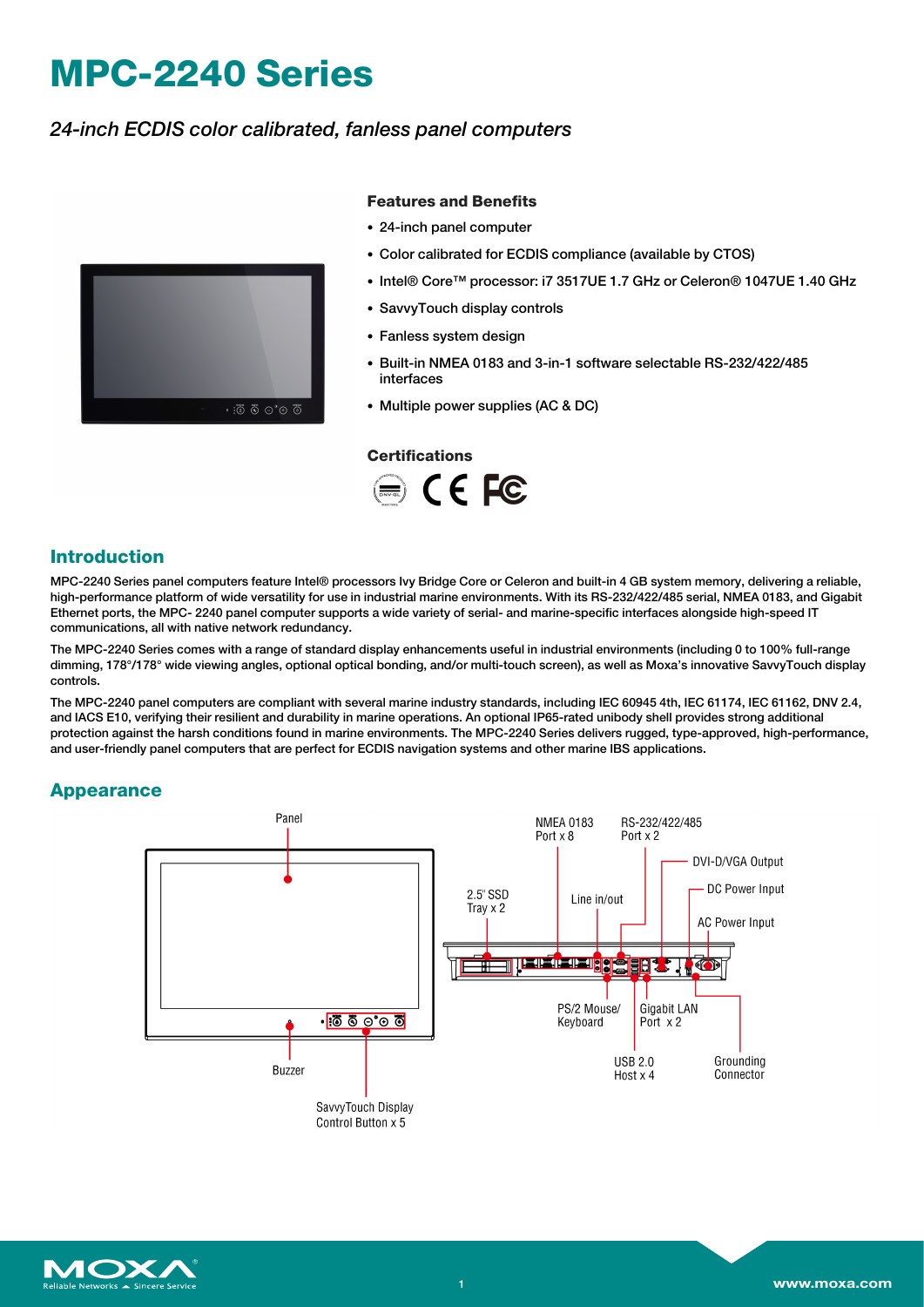# **Specifications**

### Computer

| <b>CPU</b>                          | MPC-2240X/2240Z: Intel® Celeron® Processor 1047UE (2M Cache, 1.40 GHz)<br>MPC-2247X/2247Z: Intel® Core™ i7-3517UE Processor (4M Cache, up to 2.80 GHz)                                                                |
|-------------------------------------|-----------------------------------------------------------------------------------------------------------------------------------------------------------------------------------------------------------------------|
| <b>System Chipset</b>               | Mobile Intel® HM65 Express Chipset                                                                                                                                                                                    |
| <b>Graphics Controller</b>          | Intel <sup>®</sup> HD Graphics 520                                                                                                                                                                                    |
| System Memory Pre-installed         | 4 GB DDR3/DDR3L                                                                                                                                                                                                       |
| <b>System Memory Slot</b>           | SODIMM DDR3/DDR3L slot x 1                                                                                                                                                                                            |
| <b>Pre-installed OS</b>             | OS is not pre-installed                                                                                                                                                                                               |
| Supported OS                        | Windows 7 Pro for Embedded Systems<br>Windows Embedded Standard 7 (WS7P) 64-bit<br>Windows 10 Pro 64-bit<br>Windows 10 Embedded IoT Ent 2016 LTSB High End EPKEA<br>Windows 10 Embedded IoT Ent 2016 LTSB Value EPKEA |
| <b>Storage Slot</b>                 | 2.5-inch HDD/SSD slots x 2                                                                                                                                                                                            |
| <b>Computer Interface</b>           |                                                                                                                                                                                                                       |
| <b>Ethernet Ports</b>               | Auto-sensing 10/100/1000 Mbps ports (RJ45 connector) x 2                                                                                                                                                              |
| <b>Serial Ports</b>                 | RS-232/422/485 ports x 2, software selectable (DB9 male)                                                                                                                                                              |
| <b>USB 2.0</b>                      | USB 2.0 hosts x 4, type-A connectors                                                                                                                                                                                  |
| Audio Input/Output                  | Line in x 1, Line out x 1, 3.5 mm phone jack                                                                                                                                                                          |
| PS/2                                | Keyboard PS/2 x 1, Mouse PS/2 x 1                                                                                                                                                                                     |
| <b>Video Output</b>                 | DVI-D x 1, 29-pin DVI-D connectors (female)<br>VGA x 1, 15-pin D-sub connector (female)                                                                                                                               |
| <b>NMEA Port</b>                    | NMEA 0183 ports x 8 (terminal block)                                                                                                                                                                                  |
| <b>LED Indicators</b>               |                                                                                                                                                                                                                       |
| System                              | Power x 1                                                                                                                                                                                                             |
| <b>LAN</b>                          | 2 per port (10/100/1000 Mbps)                                                                                                                                                                                         |
| <b>Display</b>                      |                                                                                                                                                                                                                       |
| <b>Active Display Area</b>          | 531.36 (H) x 98.89 (V) mm                                                                                                                                                                                             |
| <b>Aspect Ratio</b>                 | 16:9                                                                                                                                                                                                                  |
| <b>Contrast Ratio</b>               | 5000:1                                                                                                                                                                                                                |
| <b>Light Intensity (Brightness)</b> | 300 cd/m <sup>2</sup>                                                                                                                                                                                                 |
| Max. No. of Colors                  | 16.7M (8-bit/color)                                                                                                                                                                                                   |
| <b>Panel Size</b>                   | 24-inch viewable image                                                                                                                                                                                                |
| Panel Type                          | <b>MVA</b>                                                                                                                                                                                                            |
| Pixel Pitch (RGB)                   | 0.276 (H) x 0.276 (V) mm                                                                                                                                                                                              |
| <b>Pixels</b>                       | 1920 x 1080                                                                                                                                                                                                           |

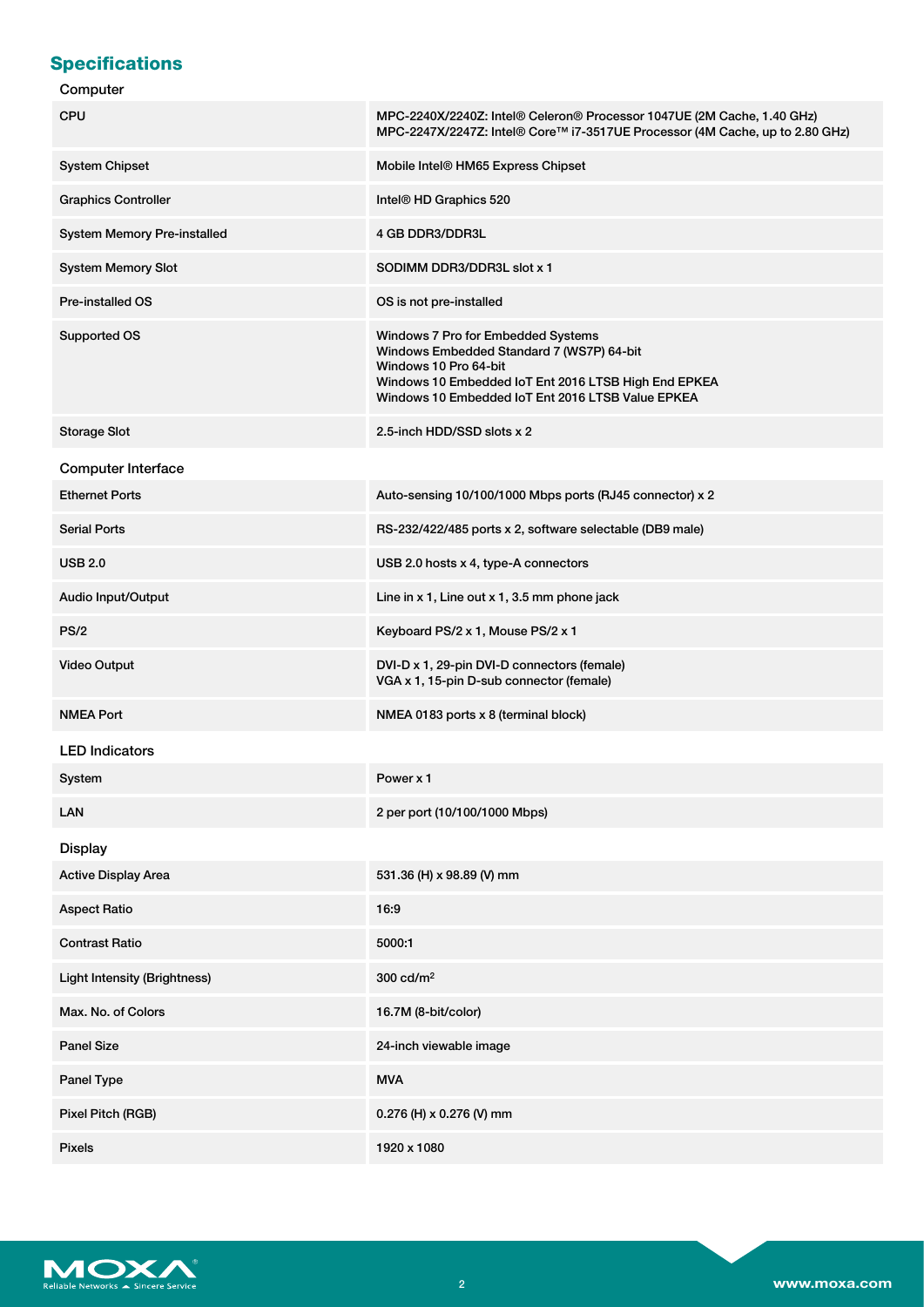| <b>Response Time</b>                   | 25 ms (gray to gray)                                                                                                                                                                                                                                                                                                                                            |
|----------------------------------------|-----------------------------------------------------------------------------------------------------------------------------------------------------------------------------------------------------------------------------------------------------------------------------------------------------------------------------------------------------------------|
| <b>Viewing Angles</b>                  | $178^{\circ}/178^{\circ}$                                                                                                                                                                                                                                                                                                                                       |
| <b>Touch Function</b>                  |                                                                                                                                                                                                                                                                                                                                                                 |
| <b>Touch Type</b>                      | MPC-2240Z/2247Z: Capacitive Touch (PCAP)<br>MPC-2240X/2247X: None                                                                                                                                                                                                                                                                                               |
| <b>Touch Support Points</b>            | MPC-2240Z/2247Z: 4 points                                                                                                                                                                                                                                                                                                                                       |
| Serial Interface                       |                                                                                                                                                                                                                                                                                                                                                                 |
| <b>Baudrate</b>                        | 50 bps to 115.2 kbps                                                                                                                                                                                                                                                                                                                                            |
| Data Bits                              | 5, 6, 7, 8                                                                                                                                                                                                                                                                                                                                                      |
| <b>Flow Control</b>                    | RTS/CTS, XON/XOFF, ADDC® (automatic data direction control) for RS-485, RTS<br>Toggle (RS-232 only)                                                                                                                                                                                                                                                             |
| Parity                                 | None, Even, Odd, Space, Mark                                                                                                                                                                                                                                                                                                                                    |
| <b>Stop Bits</b>                       | 1, 1.5, 2                                                                                                                                                                                                                                                                                                                                                       |
| <b>NMEA Interface</b>                  | Serial Standards:<br>NMEA 0183: RS-422<br>NMEA 2000: CAN bus (available on request)<br>Baudrate: 4800 bps<br>Data Bits: 8<br>Handshake: None<br>Optical Isolation Protection: 3 kV<br>Parity: None<br>Serial Standards: NMEA 0183v2 (NMEA 2000 available on request)<br>Stop Bits: 1, 1.5, 2<br>Voltage Differential: -6 V to +6 V (maximal differential level) |
| <b>Serial Signals</b>                  |                                                                                                                                                                                                                                                                                                                                                                 |
| <b>RS-232</b>                          | TxD, RxD, RTS, CTS, DTR, DSR, DCD, GND                                                                                                                                                                                                                                                                                                                          |
| <b>RS-422</b>                          | Tx+, Tx-, Rx+, Rx-, GND                                                                                                                                                                                                                                                                                                                                         |
| RS-485-2w                              | Data+, Data-, GND                                                                                                                                                                                                                                                                                                                                               |
| RS-485-4w                              | Tx+, Tx-, Rx+, Rx-, GND                                                                                                                                                                                                                                                                                                                                         |
| <b>Power Parameters</b>                |                                                                                                                                                                                                                                                                                                                                                                 |
| <b>Input Voltage</b>                   | 100 to 240 VAC, 18 to 34 VDC                                                                                                                                                                                                                                                                                                                                    |
| <b>Physical Characteristics</b>        |                                                                                                                                                                                                                                                                                                                                                                 |
| Housing                                | Metal                                                                                                                                                                                                                                                                                                                                                           |
| <b>IP Rating</b>                       | IP54, front<br>IP20, rear                                                                                                                                                                                                                                                                                                                                       |
| <b>Dimensions</b>                      | 595 x 393 x 75 mm (23.44 x 15.48 x 2.95 in)                                                                                                                                                                                                                                                                                                                     |
| Weight                                 | 12,400 g (27.34 lb)                                                                                                                                                                                                                                                                                                                                             |
| <b>Environmental Limits</b>            |                                                                                                                                                                                                                                                                                                                                                                 |
| <b>Operating Temperature</b>           | -15 to 55°C (5 to 131°F)                                                                                                                                                                                                                                                                                                                                        |
| Storage Temperature (package included) | -20 to 60°C (-4 to 140°F)                                                                                                                                                                                                                                                                                                                                       |
| <b>Ambient Relative Humidity</b>       | 5 to 95% (non-condensing)                                                                                                                                                                                                                                                                                                                                       |

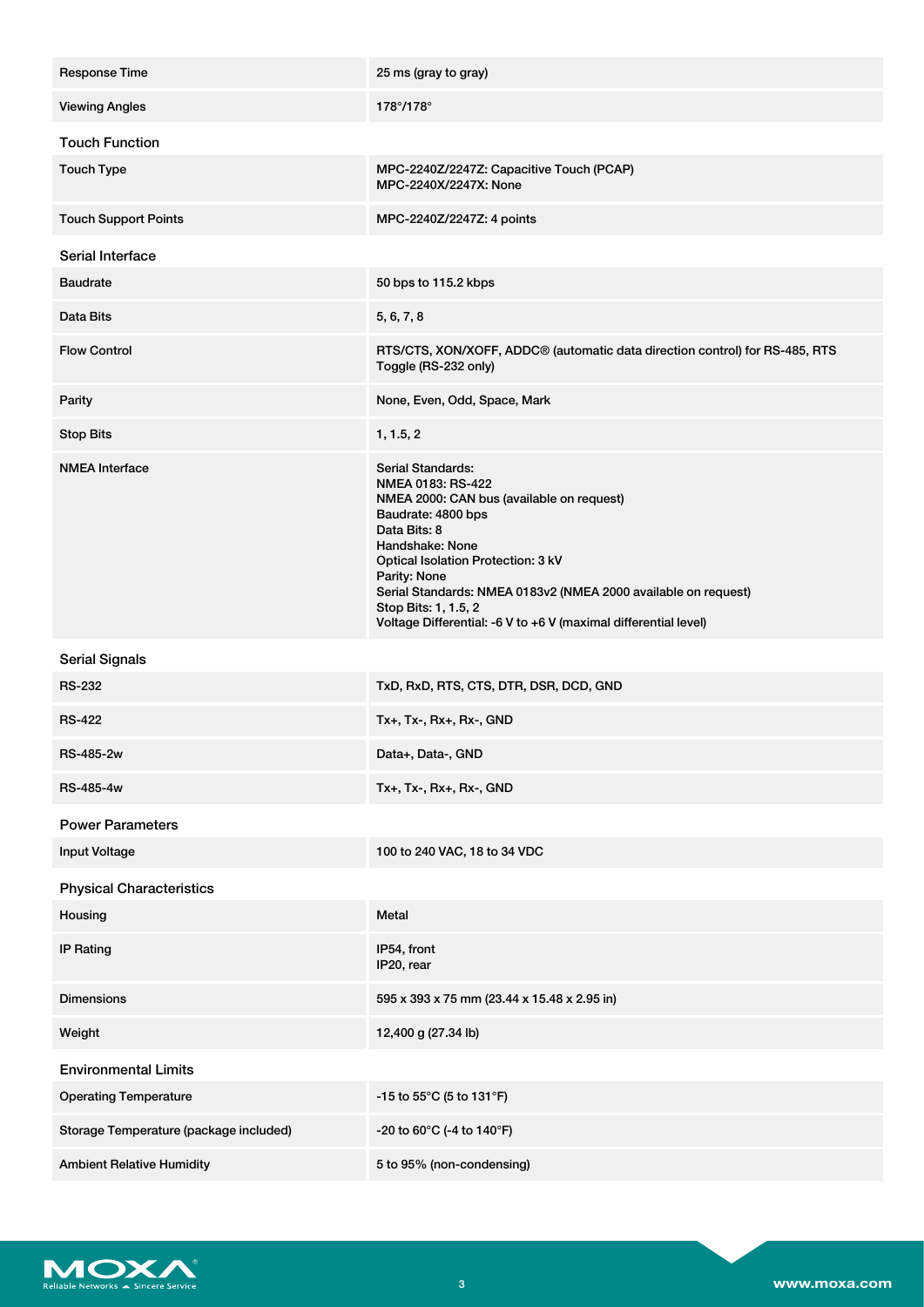| <b>Standards and Certifications</b> |
|-------------------------------------|
|-------------------------------------|

| <b>EMC</b>                   | EN 55032/24                                                                                                                                                                                                            |
|------------------------------|------------------------------------------------------------------------------------------------------------------------------------------------------------------------------------------------------------------------|
| <b>EMI</b>                   | CISPR 32, FCC Part 15B Class A                                                                                                                                                                                         |
| <b>EMS</b>                   | IEC 61000-4-2 ESD: Contact: 4 kV; Air: 8 kV<br>IEC 61000-4-3 RS: 80 MHz to 1 GHz: 10 V/m<br>IEC 61000-4-4 EFT: Power: 1 kV; Signal: 0.5 kV<br>IEC 61000-4-5 Surge: Power: 2 kV; Signal: 1 kV<br>IEC 61000-4-6 CS: 10 V |
| <b>Environmental Testing</b> | IEC 60068-2-1, DNVGL-CG-0339<br>IEC 60068-2-2, DNVGL-CG-0339<br>IEC 60068-2-2, IEC 60945<br>IEC 60068-2-30, IEC 60945                                                                                                  |
| <b>Maritime</b>              | ABS, CCS, DNV-GL                                                                                                                                                                                                       |
| Safety                       | EN 60950-1, IEC 60950-1, UL 60950-1                                                                                                                                                                                    |
| Vibration                    | IEC 60068-2-6, IEC 60945, IEC 60068-2-64, DNVGL-CG-0339                                                                                                                                                                |
| Warranty                     |                                                                                                                                                                                                                        |
| <b>Warranty Period</b>       | LCD: 1 year<br>System: 3 years                                                                                                                                                                                         |
| <b>Details</b>               | See www.moxa.com/warranty                                                                                                                                                                                              |
| <b>Package Contents</b>      |                                                                                                                                                                                                                        |
| <b>Device</b>                | 1 x MPC-2240 Series computer                                                                                                                                                                                           |
| <b>Installation Kit</b>      | 2 x storage key<br>1 x terminal block, 2-pin<br>4 x terminal block, 5-pin<br>1 x panel-mounting kit                                                                                                                    |
| Documentation                | 1 x document and software CD<br>1 x quick installation guide<br>1 x warranty card                                                                                                                                      |

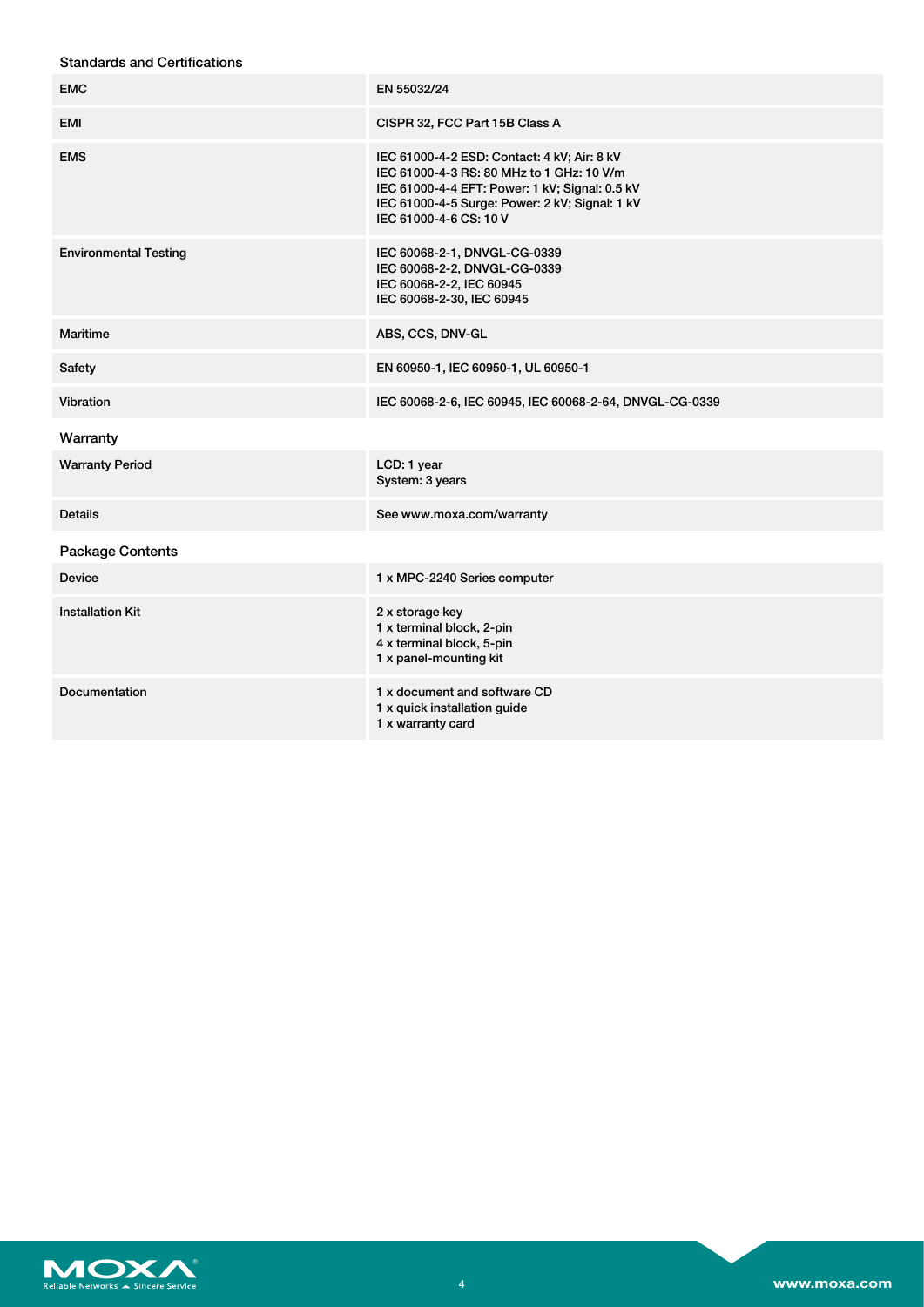### **Dimensions**

Unit: mm (inch)



### **Ordering Information**

| <b>Model</b><br><b>Name</b> | Panel                     | <b>CPU</b>               | <b>RAM</b> | <b>OS</b><br>Preinstalled | <b>Touchscreen</b>       | LAN            | <b>Serial</b>  | <b>NMEA</b><br>0183 | Video<br><b>Outputs</b>            | <b>Power Input</b>       | <b>IP Rating</b>                       | Operating<br>Temp.             |
|-----------------------------|---------------------------|--------------------------|------------|---------------------------|--------------------------|----------------|----------------|---------------------|------------------------------------|--------------------------|----------------------------------------|--------------------------------|
| MPC-<br>2240Z               | 24"<br>(16:9)<br>300 nits | Celeron<br>1047UE        | 4 GB       | $\overline{\phantom{m}}$  | Capacitive               | $\overline{2}$ | $\overline{2}$ | 8                   | 1 x VGA<br>$1 \times DVI-D$        | 12/24 VDC<br>100-240 VAC | <b>IP54</b><br>(front),<br>IP20 (rear) | -15 to 55 $\mathrm{^{\circ}C}$ |
| MPC-<br>2247Z               | 24"<br>(16:9)<br>300 nits | i7-3517UE                | 4 GB       | $\overline{\phantom{a}}$  | Capacitive               | $\overline{2}$ | $\overline{2}$ | 8                   | $1 \times VGA$<br>$1 \times DVI-D$ | 12/24 VDC<br>100-240 VAC | <b>IP54</b><br>(front),<br>IP20 (rear) | -15 to 55 $\mathrm{^{\circ}C}$ |
| MPC-<br>2240X               | 24"<br>(16:9)<br>300 nits | Celeron<br><b>1047UE</b> | 4 GB       | $\overline{\phantom{a}}$  | $\overline{\phantom{a}}$ | $\overline{2}$ | $\overline{2}$ | 8                   | 1 x VGA<br>$1 \times DVI - D$      | 12/24 VDC<br>100-240 VAC | IP54<br>(front),<br>IP20 (rear)        | -15 to 55 $\degree$ C          |
| MPC-<br>2247X               | 24"<br>(16:9)<br>300 nits | i7-3517UE                | 4 GB       | $\overline{\phantom{0}}$  | $\overline{\phantom{a}}$ | $\overline{2}$ | $\overline{2}$ | 8                   | 1 x VGA<br>$1 \times DVI-D$        | 12/24 VDC<br>100-240 VAC | <b>IP54</b><br>(front),<br>IP20 (rear) | -15 to $55^{\circ}$ C          |

## **Accessories (sold separately)**

| Desktop-mounting kit for 24/26-inch panels                                              |
|-----------------------------------------------------------------------------------------|
| Desktop-mounting kit for 24/26-inch panels, (no hinge)                                  |
|                                                                                         |
| 24-inch panel-mounting kit, 14 mounting clamps                                          |
| Rubber gasket for 24-inch panels                                                        |
|                                                                                         |
| VESA kit for 24-inch panels (can be used with 200 x 100 mm or 280 x 150 mm VESA mounts) |
|                                                                                         |